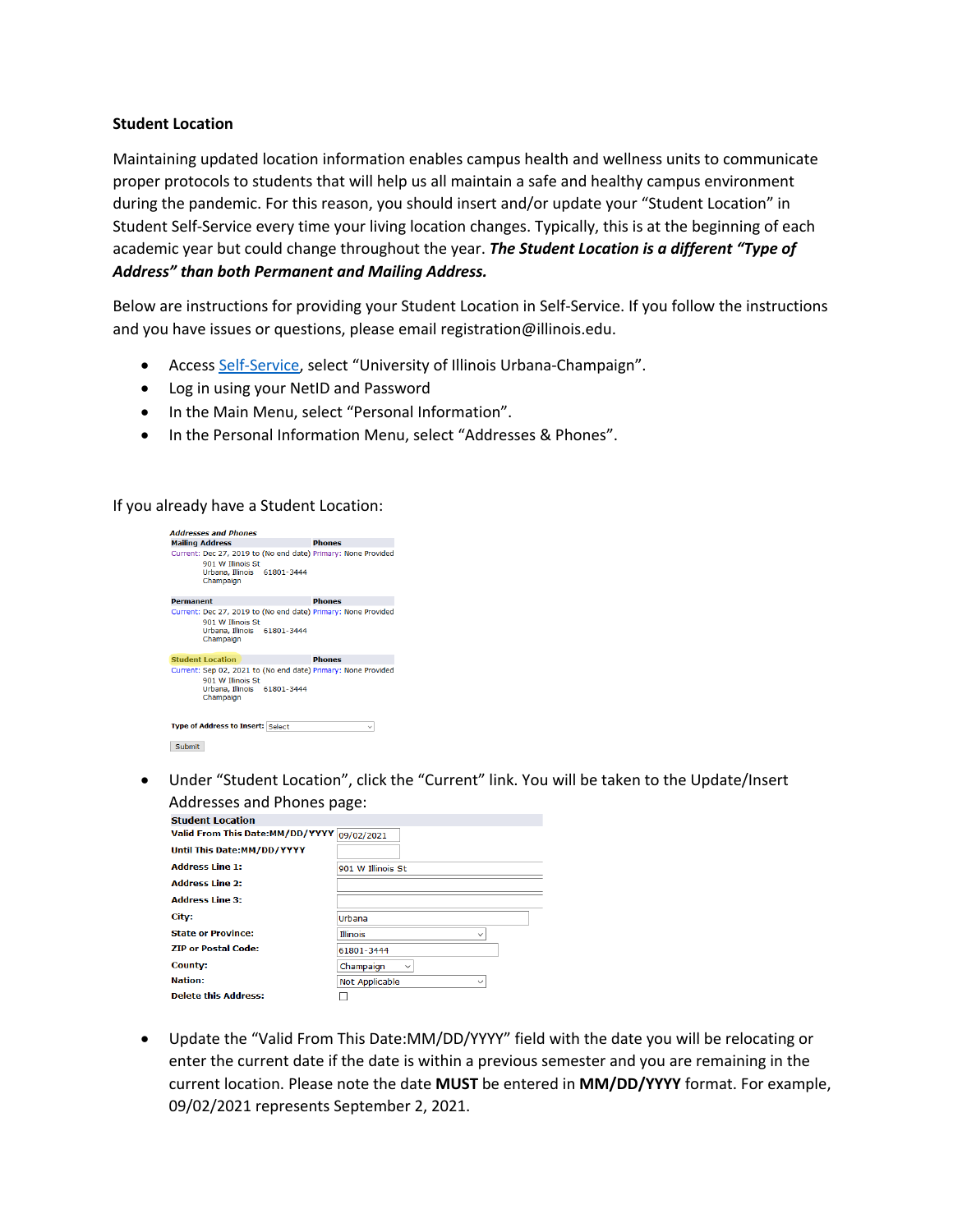- Update the "Until This Date:MM/DD/YYYY" field with the estimated date you plan to leave the existing location or the new location you are providing. If you do not know when you will be leaving the current or new location, leave this field blank. Again, the date **MUST** be entered in **MM/DD/YYYY** format.
- Update the address, if necessary, to reflect your current living location.
- Click "Submit" to save the updated Student Location.
- You can then exit Self-Service by clicking "EXIT" in the upper-right corner.

If you only have Permanent and/or Mailing Address information (shown below), use the following steps to additionally insert a Student Location:

| <b>Addresses and Phones</b>                                                                                                    |               |              |
|--------------------------------------------------------------------------------------------------------------------------------|---------------|--------------|
| <b>Mailing Address</b>                                                                                                         | <b>Phones</b> |              |
| Current: Dec 27, 2019 to (No end date) Primary: None Provided<br>901 W Illinois St<br>Urbana, Illinois 61801-3444<br>Champaign |               |              |
| Permanent                                                                                                                      | <b>Phones</b> |              |
| Current: Dec 27, 2019 to (No end date) Primary: None Provided<br>901 W Illinois St<br>Urbana, Illinois 61801-3444<br>Champaign |               |              |
| <b>Type of Address to Insert: Select</b>                                                                                       |               | $\checkmark$ |
| Submit                                                                                                                         |               |              |

• In the dropdown for "Type of Address to Insert," select "Student Location" then click "Submit".



- In the "Valid From This Date: MM/DD/YYYY" field, enter the current date or the date you began living at the location being inserted. Please note the date **MUST** be entered in **MM/DD/YYYY** format. For example, 09/02/2021 represents September 2, 2021.
- Update the "Until This Date:MM/DD/YYYY" field with the estimated date you plan to leave the location. If you do not know when you will be leaving the location, leave this field blank. Again, the date **MUST** be entered in **MM/DD/YYYY** format.
- Complete the Address Lines 1-3 to the best of your ability. Address Line 1 is a required field that should include your location street name and number. If you don't know a specific apartment number, for example, you can leave Address Lines 2 and/or 3 blank.
- Input the City of your location and select the appropriate State or Province from the drop-down. The ZIP or Postal Code and County fields will populate automatically based on City and State or